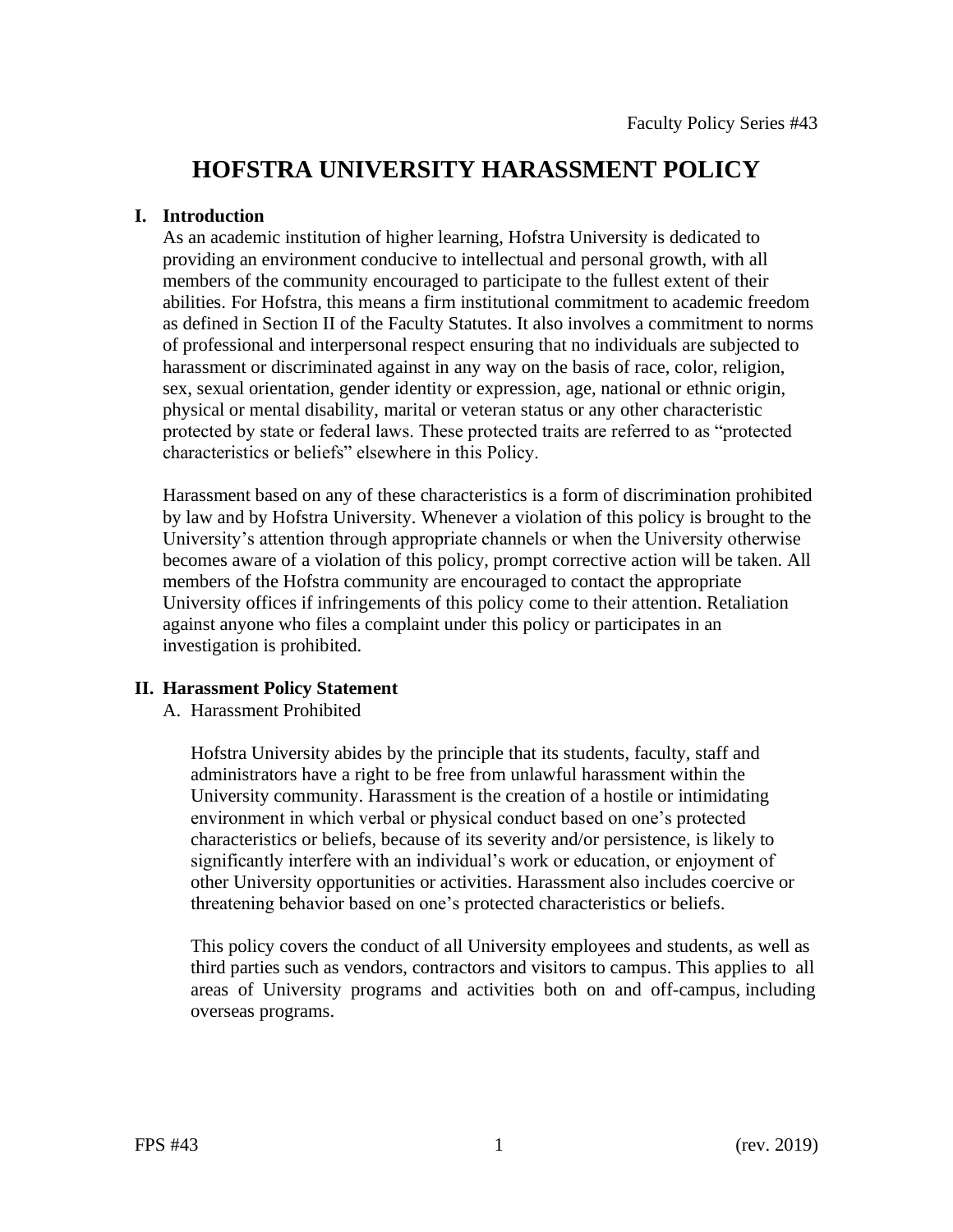### B. Definition of Sexual Harassment

Generally, sexual harassment is conduct that exploits power or authority in order to elicit sexual submission, or inappropriate sexual conduct that creates an intimidating, hostile or abusive environment for working, learning, or enjoying other opportunities and activities. Sexual harassment can include a wide range of behaviors, from the actual coercing of sexual relations, to repeated or egregious sexual suggestions or comments, to the unwelcomed emphasizing of sexual identity. The definition of sexual harassment, discussed more fully below, will be interpreted and applied consistent with current legal standards, as well as accepted standards of mature behavior, professional responsibility, academic freedom, and freedom of expression.

Sexual harassment in any situation is reprehensible; it is particularly damaging when it exploits the educational dependence and trust between and among students, faculty, staff and administrators. When the authority and power inherent in certain relationships, whether overtly, implicitly, or through misinterpretation, is abused in this way, there is potentially great damage to all parties involved, and to the educational climate of the institution.

For the purposes of this policy, sexual harassment may be defined as unwelcome sexual advances, requests for sexual favors, and other nonverbal, expressive or physical conduct of a sexual nature, when

- submission to such conduct is explicitly or implicitly made a term or condition of employment or status in a course, program or activity; or
- submission to or rejection of such conduct is used as a basis for an academic or employment decision affecting the individual, or for a decision regarding an individual's status in a course, program or activity; or
- such conduct has the purpose or effect, when judged from the perspective of a reasonable person in the position of the complaining individual, of unreasonably interfering with an individual's academic or work performance, or creating an intimidating, hostile or offensive environment for working, learning, or enjoying other University opportunities, programs and activities.

Determining whether sexual conduct creates an intimidating, hostile, or offensive environment or substantially interferes with an individual's academic or work performance or enjoyment of other University opportunities depends on the specific facts and the context in which the conduct occurs. To constitute sexual harassment, the conduct must be severe or pervasive. Thus, a hostile environment may arise from a single incident if sufficiently egregious, for example, certain physical contact, or from repeated actions such as repeated sexual comments, suggestions or jokes. Further, if such conduct or remarks take place in the teaching context, to conclude that they create an abusive environment it must be shown that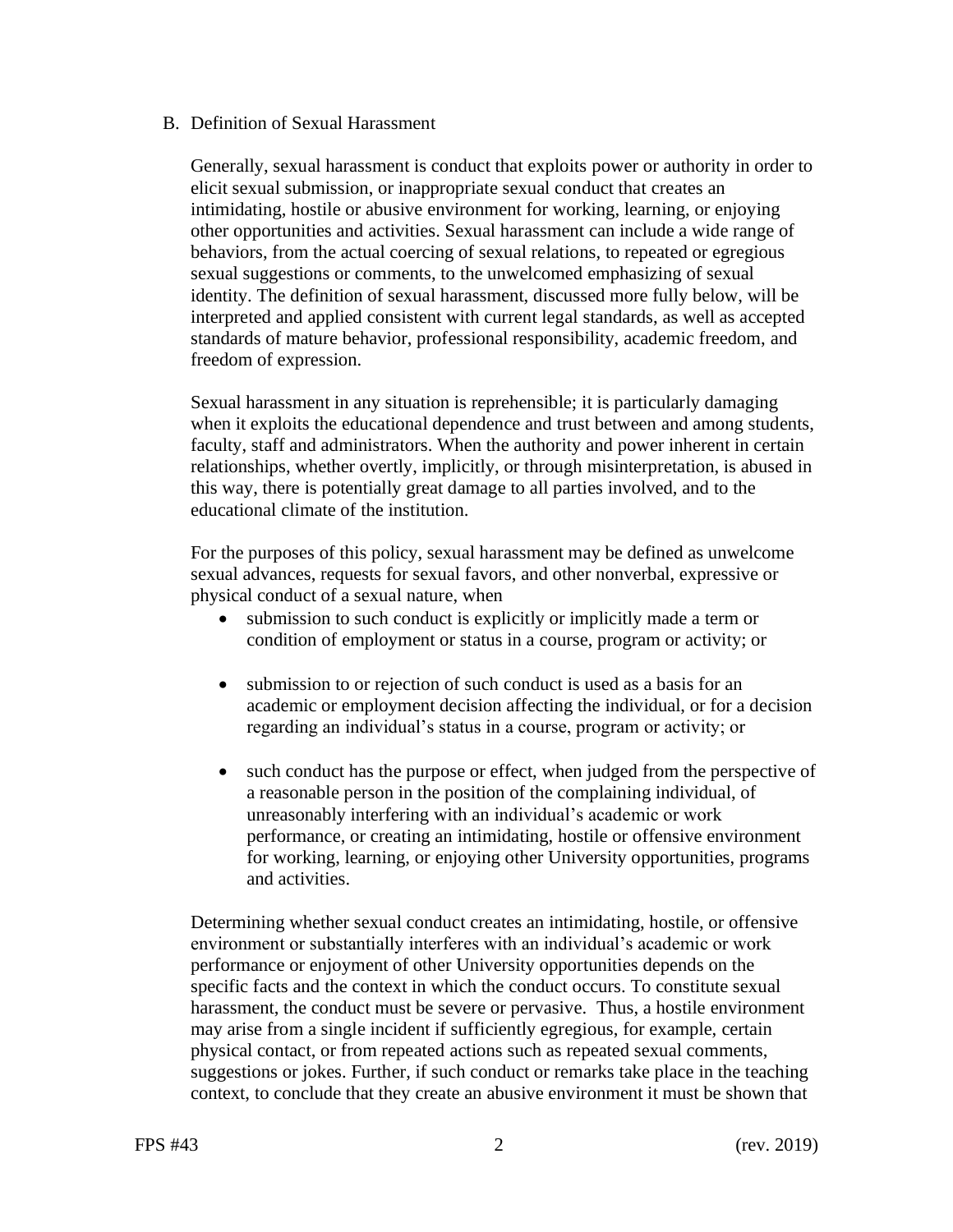they are not germane to the subject matter. The academic setting is distinct from the workplace in that wide latitude is required for professional judgment in determining the appropriate content and presentation of academic material.

Sexual harassment can involve conduct toward an individual of the opposite sex or of the same sex. In addition, sexual harassment may occur between peers or between individuals in a hierarchical relationship.

Examples of conduct covered by this policy (subject to the above conditions) include, but are not limited to:

- unwanted flirtation, advances or propositions of a sexual nature;
- insults, humor, jokes, or anecdotes (not legitimately related to the subject matter of a course, if one is involved) that belittle or demean an individual's or a group's sexuality or sex;
- unwelcomed comments of a sexual nature about an individual's body or clothing;
- unwarranted displays of sexually suggestive objects or pictures;
- unwelcomed touching such as patting, pinching, hugging, or brushing against an individual's body;
- explicit or implied suggestions that submission to or rejection of sexual advances will affect decisions regarding such matters as an individual's employment, work assignments or status, salary, academic standing, grades, participation in programs or activities, athletic opportunities, receipt of financial aid; grants, leaves of absence, letters of recommendation, or other similar matters;
- for refusing to submit to sexual advances, or threatening to take such • tangible action taken against an individual (e.g. a demotion, lower grade) actions; and
- sexual assault. (For additional information about sexual assault involving students, see the Sexual Assault Policy contained in the Guide to Pride).
- C. Definition of Other Forms of Harassment

Unlawful harassment, other than sexual harassment, is conduct that denigrates or shows hostility or aversion to a person on the basis of a protected characteristic or belief when such conduct has the purpose or effect of unreasonably interfering with an individual's work or academic performance, or creating an intimidating, hostile, or offensive environment for working, learning, or enjoying other University opportunities, programs and activities.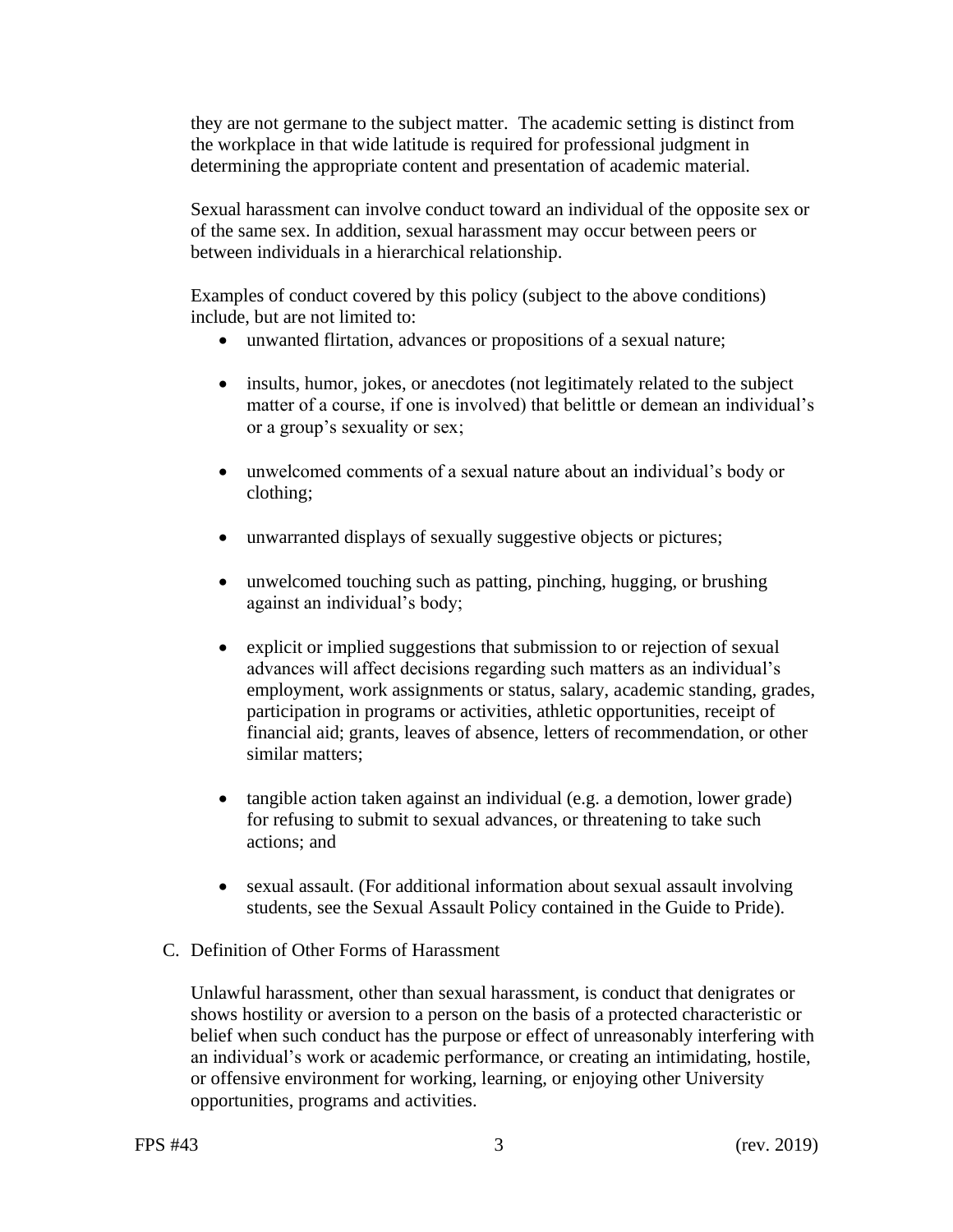Protected characteristics or beliefs are listed in Section I of this policy.

Examples of other forms of harassment covered by this policy, include, but are not limited to:

- verbal abuse, ridicule, slurs, epithets, stereotyping, and offensive and unwelcome jokes and comments;
- threatening, intimidating, or hostile acts; and
- displaying or distributing offensive materials, writings, graffiti, or pictures that denigrate or show hostility or aversion towards an individual or group based on any of the protected characteristics or beliefs set forth in this policy.

# **III.Harassment Complaint Procedure**

Any member of the University community, including a student or employee, who believes that he or she has been subjected to harassment in violation of this policy may pursue redress through the appropriate complaint procedure. This complaint procedure is provided for the prompt and equitable resolution of complaints alleging harassment by members of the University community, including faculty members, staff members, administrators, and other persons. However, complaints of harassment against students arising out of their conduct as students shall be made to the Dean of Students Office and will be handled in accordance with the provisions set forth in the Student Judicial Code. Members of the University community may also choose to pursue one of the informal options discussed below.

# A. Confidentiality

1. Generally, it is the policy of Hofstra University to protect the confidentiality of members of the University community who may be involved in harassment complaint procedures, insofar as that is reasonably practicable. Specifically, the identity of the complaining party, the identity of the accused offender (hereinafter referred to as the "responding party"), and information relating to the harassment complaint will be disseminated only to those individuals who have a legitimate need to know, or as reasonably necessary for the purpose of investigating or resolving the complaint.

Complaining parties should be informed and understand that, upon their advising a Harassment Adviser or the Equal Rights and Opportunity Officer of a harassment complaint, the University may be legally required to investigate that complaint. Therefore, complaining parties should understand that the complaint may be disclosed, as necessary, to persons other than the one(s) to whom the complaint is made, including the party complained of (hereafter referred to as "the responding party").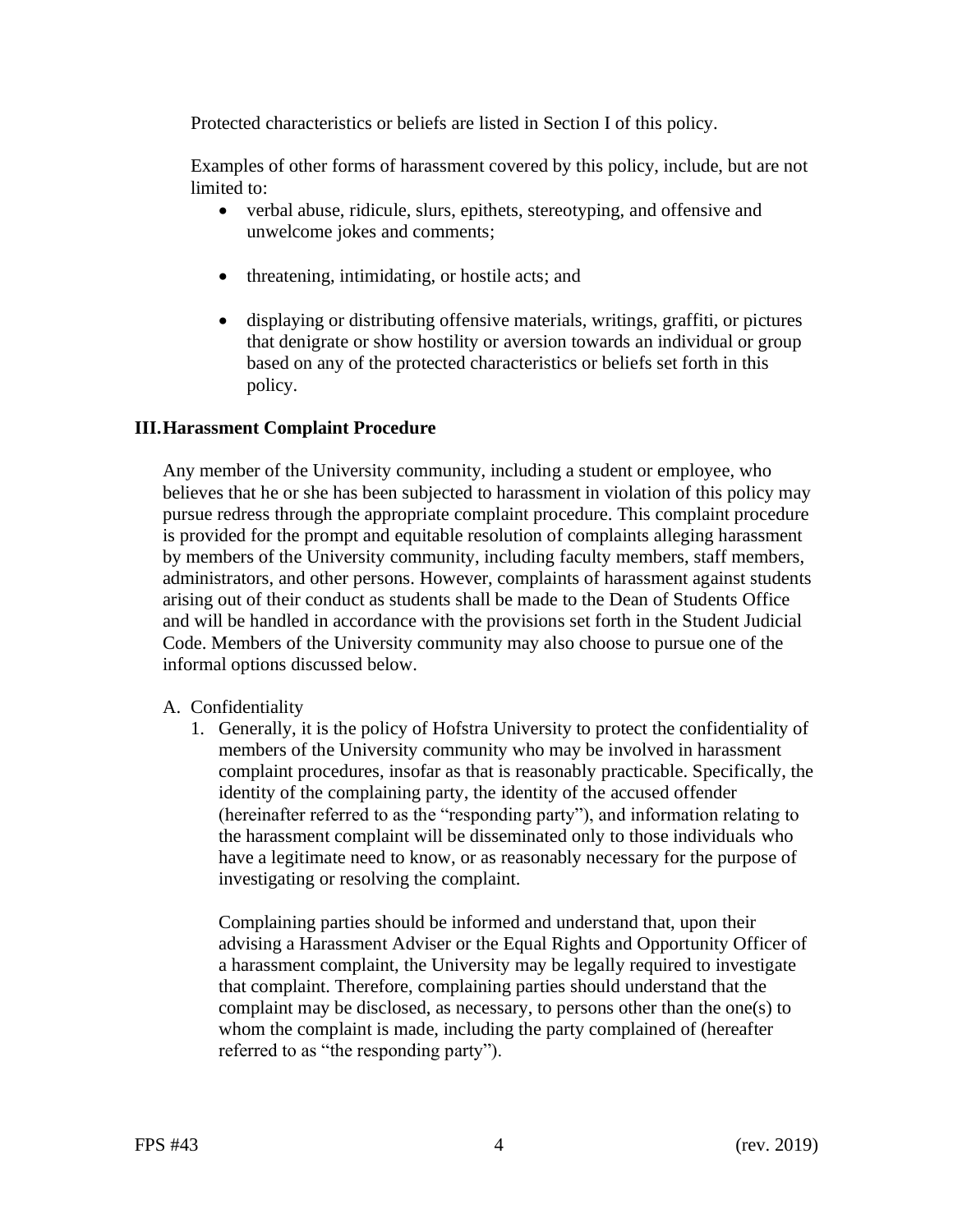Although the University will endeavor to maintain the confidentiality of harassment complaints and proceedings in accordance with this policy, it cannot absolutely guarantee against the further dissemination of information by individuals to whom such information was reasonably disclosed by the University in the course of a harassment investigation.

2. Waiver of Confidentiality: A complaining party, or a responding party may be deemed to have waived, directly or indirectly, the confidentiality provisions of this policy by voluntarily disclosing information about the complaint or the complaint proceedings to parties within or outside the University community who are not directly involved in the investigation or complaint process. The University retains the right to respond as it deems appropriate, including the right to rebut or refute such allegations consistent with applicable law.

### B. Retaliation

No individual shall be penalized or retaliated against in any way by a member of the University community for his or her participation in this complaint procedure: This protection includes both the complaining and responding parties and individuals who participate in an investigation of a harassment complaint. Every effort should be made to protect members of the University community so they may use or participate in the harassment complaint procedure without fear of reprisal or retaliatory action. Threats, other forms of intimidation, and retaliation against a complaining or responding party or any other party involved in implementing or utilizing the University's harassment complaint procedure are violations of this policy, and, thus, may be grounds for disciplinary action, including separation from the University, consistent with appropriate procedures.

Individuals who believe they have been retaliated against in violation of Hofstra's harassment policy must follow the complaint procedures outlined herein, and such complaints will be processed in accordance with those procedures.

### C. Informal Procedure

 utilizing disciplinary action or the formal complaint procedure. However, no one is The goal of the informal options is to end quickly the offending behavior without required to pursue an informal resolution and a complaining party may proceed immediately to the formal complaint procedure. If the informal options are not feasible or desired or do not result in a mutually agreeable solution or cessation of the offending conduct, the formal complaint procedure is available as well. Informal options include:

- Talking directly to the other party or writing a letter describing the unwelcome behavior and asking him or her to stop.
- Consulting with a University Harassment Adviser. Harassment Advisers are individuals specially trained by the University who are available to anyone to discuss issues relating to harassment or the University's policy and procedures. Harassment Advisers may assist the parties in resolving a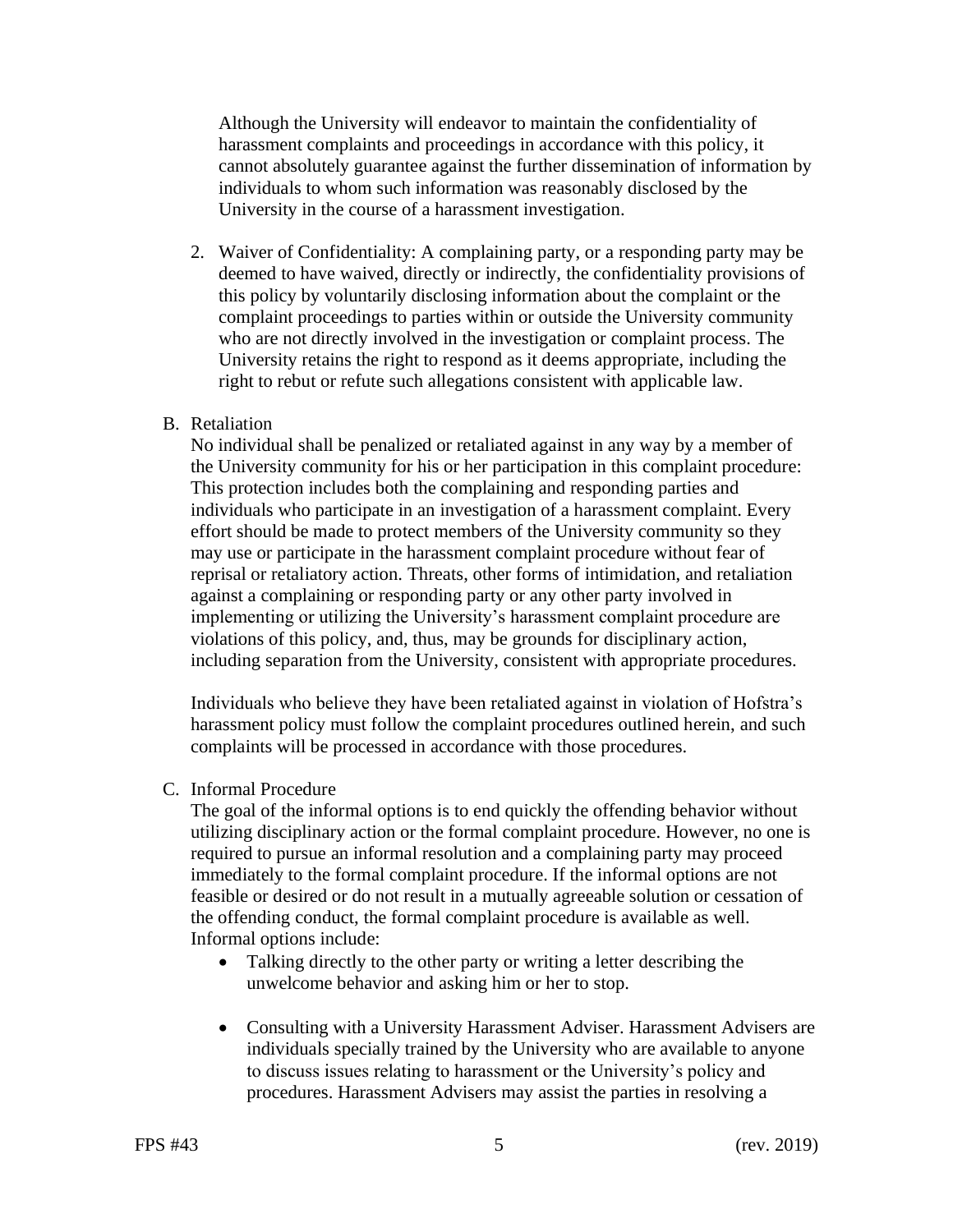complaint informally without the need to file a formal complaint. A current list of Harassment Advisers is available from the Human Resources Office and the Equal Rights and Opportunity Officer.

- Speaking to members of the Student Counseling Center or campus Chaplains. Such conversations may be confidential because of the legal protections held by the specific persons receiving the information.
- D. Formal Procedure<sup>1</sup>
	- 1. Step One
		- harassment in violation of this policy and seek to file a formal complaint Hempstead NY 11549.<sup>2</sup> The Equal Rights and Opportunity Officer is the such a complaint is made to the Equal Rights and Opportunity Officer, the the Equal Rights and Opportunity Officer, even though not subject to this a. Whom to Contact: Individuals who believe they have been subjected to should contact the Equal Rights and Opportunity Officer at (516) 463- 6473, C/O Office of Human Resources , 205 Hofstra University, designated official responsible for the investigation of harassment complaints made by members of the University community, as well as for coordinating the processing of such complaints under this policy. Individuals who believe they have been subjected to harassment by a student in violation of this policy should contact the Dean of Students. If complaint will be forwarded to the Dean of Students for handling in accordance with the provisions of the Student Judicial Code. Complaints by individuals who believe they have been subjected to harassment by a third party such as a vendor, contractor or visitor to campus will be handled by formal complaint procedure.
		- b. Timing of Complaint: An initial complaint of harassment to the Equal Rights and Opportunity Officer must be made within six months of the most recent occurrence of alleged harassment. The Equal Rights and Opportunity Officer is authorized to waive this timeliness requirement in extenuating circumstances. Even if the time to file a complaint has elapsed, any member of the University community who becomes aware of a potential violation of this policy is encouraged to report the violation to the Equal Rights and Opportunity Officer so that appropriate action may be taken. In order to facilitate investigation of a complaint, prompt reporting is encouraged.

<sup>&</sup>lt;sup>1</sup> The Formal Complaint Proceedings Before the University Harassment Review Board for responding parties other than full-time faculty bargaining unit members and the Faculty Procedures for Formal Harassment Complaint Proceedings Before the University Harassment Review Board ("Faculty Procedures") are attached hereto as Appendices A and B, respectively.

<sup>&</sup>lt;sup>2</sup> In the event that the complaining party believes that the Equal Rights and Opportunity officer may have a conflict of interest, or for other compelling reasons, he or she may report the complaint to the Director of Human Resources, or, where the complaining party is a student, to the Dean of Students. This officer will then take the role of the Equal Rights and Opportunity Officer in the procedure.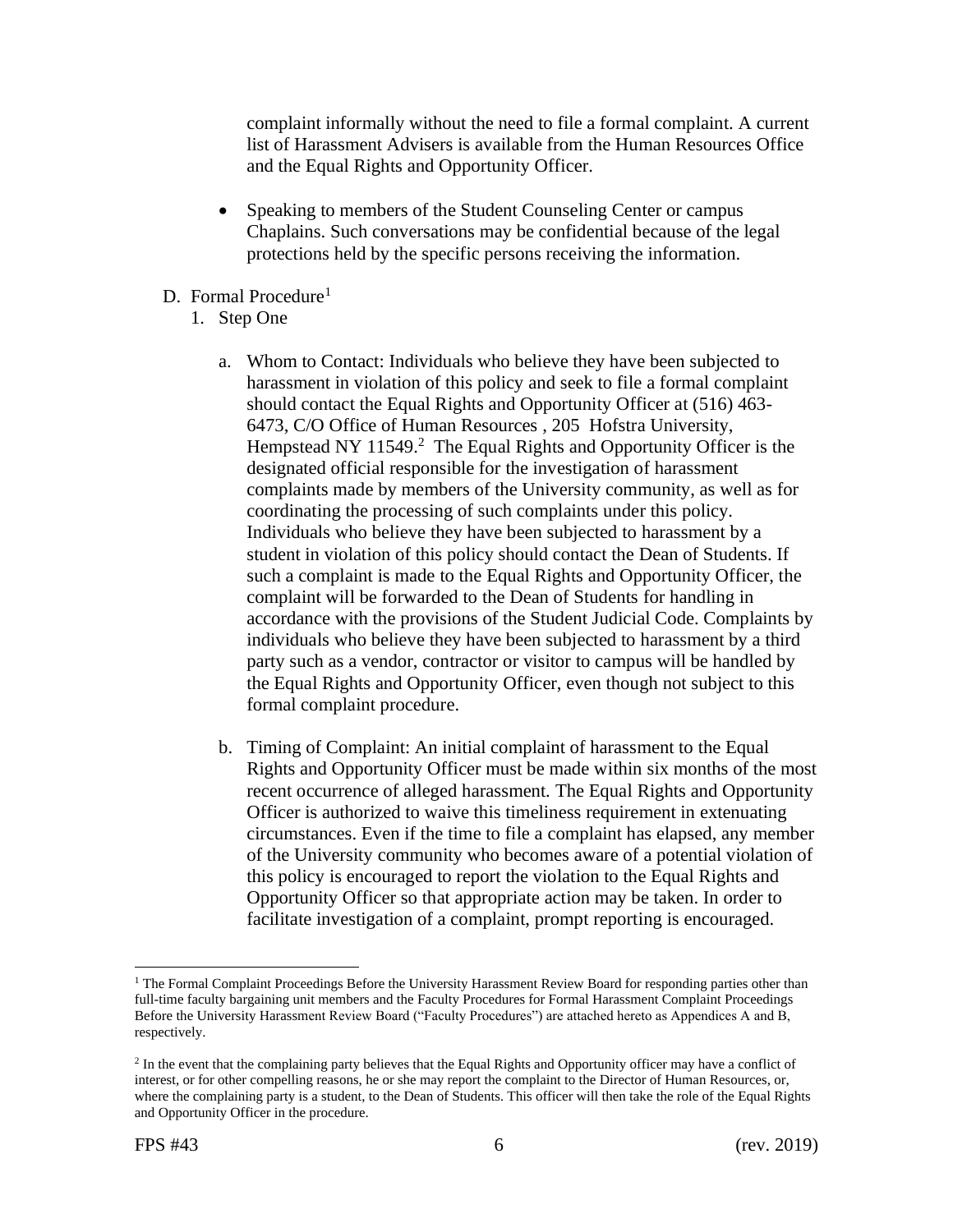c. Making a Written Complaint: If the complainant, after an initial discussion with the Equal Rights and Opportunity Officer, decides to proceed, the complainant must make the complaint in writing by filing a Harassment Complaint Form (hereinafter referred to as "Formal Complaint"). Such forms may be obtained from the Equal Rights and Opportunity Officer.

Investigation By the Equal Rights and Opportunity Officer: The Equal Rights and Opportunity Officer or a designee shall conduct an investigation of the Formal Complaint, which shall include discussing the nature of the complaint and its allegations with the responding party, reviewing any relevant documents or other materials, and interviewing potential witnesses to the alleged harassment, including administrators, faculty members, staff members, students or other persons who may have knowledge of the situation. If the responding party is a member of a union, the party will be advised before the date scheduled for his/her interview that s/he is entitled to request that a union representative be present during his or her interview. When the responding party is a bargaining unit member, the union will be notified in accordance with the relevant Appendix.

 party shall have the right to submit a written response to the Formal suggest), within ten (10) calendar days of receiving a copy of the Formal Neither the complaining party nor the responding party is entitled to the participation of legal representatives during the course of the Equal Rights and Opportunity Officer's investigation of the complaint. The responding Complaint, accompanied by any relevant documents or other materials he or she may wish to include (including any witnesses he or she may wish to Complaint.

 authorized and encouraged to explore informal resolution of the complaint resolution is to attempt through discussion and inquiry to make an effort to d. Informal Resolution: The Equal Rights and Opportunity Officer is at any time after the complaint is received. The Equal Rights and Opportunity Officer shall advise both the complaining and responding parties that conciliation of the complaint is available should the parties so desire. Informal resolution is designed to obtain an expedient, mutually acceptable solution to a harassment problem without the necessity for conducting further investigation or hearings. The purpose of informal resolve or "work out" the issue in a non-adversarial manner. Therefore, the Equal Rights and Opportunity Officer should be able to use a great degree of discretion and flexibility in deciding what kind of informal means would be most effective in accomplishing this end, provided that the result achieved is acceptable to both parties in interest.

 If the Equal Rights and Opportunity Officer is able to resolve the complaint to both parties' satisfaction, the Equal Rights and Opportunity Officer should provide the parties with a written statement reflecting the terms of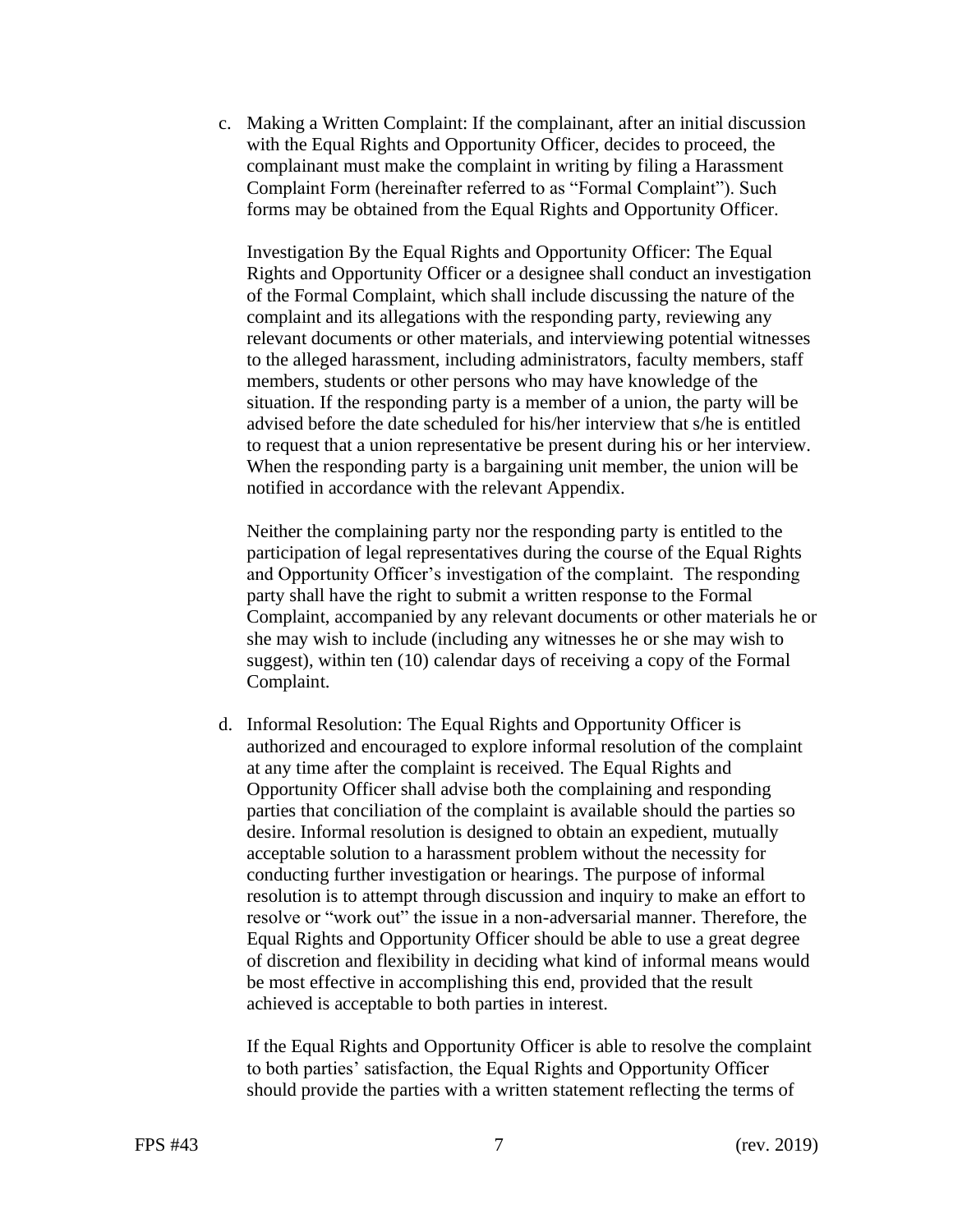the resolution and stating that the agreed-upon resolution will be undertaken. The written statement of informal resolution should be signed by the complaining party and the responding party. Upon the signing of the written statement of informal resolution, the matter will be deemed closed, and no party will be permitted to appeal, contest, re-open, or otherwise attempt to set aside or amend the terms of the informal resolution as long as the terms are adhered to.

- e. False Complaints: Due to the nature of harassment, complaints of harassment cannot always be substantiated. Lack of corroborating evidence should not discourage a complaining party from seeking relief through the procedures outlined above. However, complaints found to have been intentionally dishonest or made maliciously or without regard for the truth will subject the complaining party to disciplinary action in accordance with relevant University procedures.
- threatens immediate harm to the complaining party or others, the Equal administrative employees and is subject to any applicable collective f. Interim Action: If, at any point after proceedings have been initiated under this complaint procedure, it is determined that the responding party's continuance in his or her position within the University community Rights and Opportunity Officer or other responsible officials, including the Provost or a Vice President may recommend to the President that the responding party be placed on leave with pay pending the outcome of the complaint procedure. After reviewing the current state of the evidence and consulting, as appropriate, with the individuals making the recommendation, the President may accept or reject the recommendation. The responding party's union will be notified if the President decides to suspend the responding party. The decision at this stage is preliminary in nature, is not a finding of fact, and any ultimate decision of the merits will be based solely on the hearing record. Prior to being placed on such leave, the responding party is entitled to submit a written statement to the President stating why he or she should not be placed on leave. This provision shall not restrict the President's authority with respect to bargaining agreement and disciplinary provisions with respect to unionrepresented employees.
- g. Reasonable Cause Determination: After the investigation has been conducted, the Equal Rights and Opportunity Officer shall render a written determination as to whether there is reasonable cause to believe that the harassment policy may have been violated.
	- (1.)"No Reasonable Cause" Finding

A finding of "no reasonable cause" means that the investigation has not revealed sufficient facts or circumstances indicating that the complaint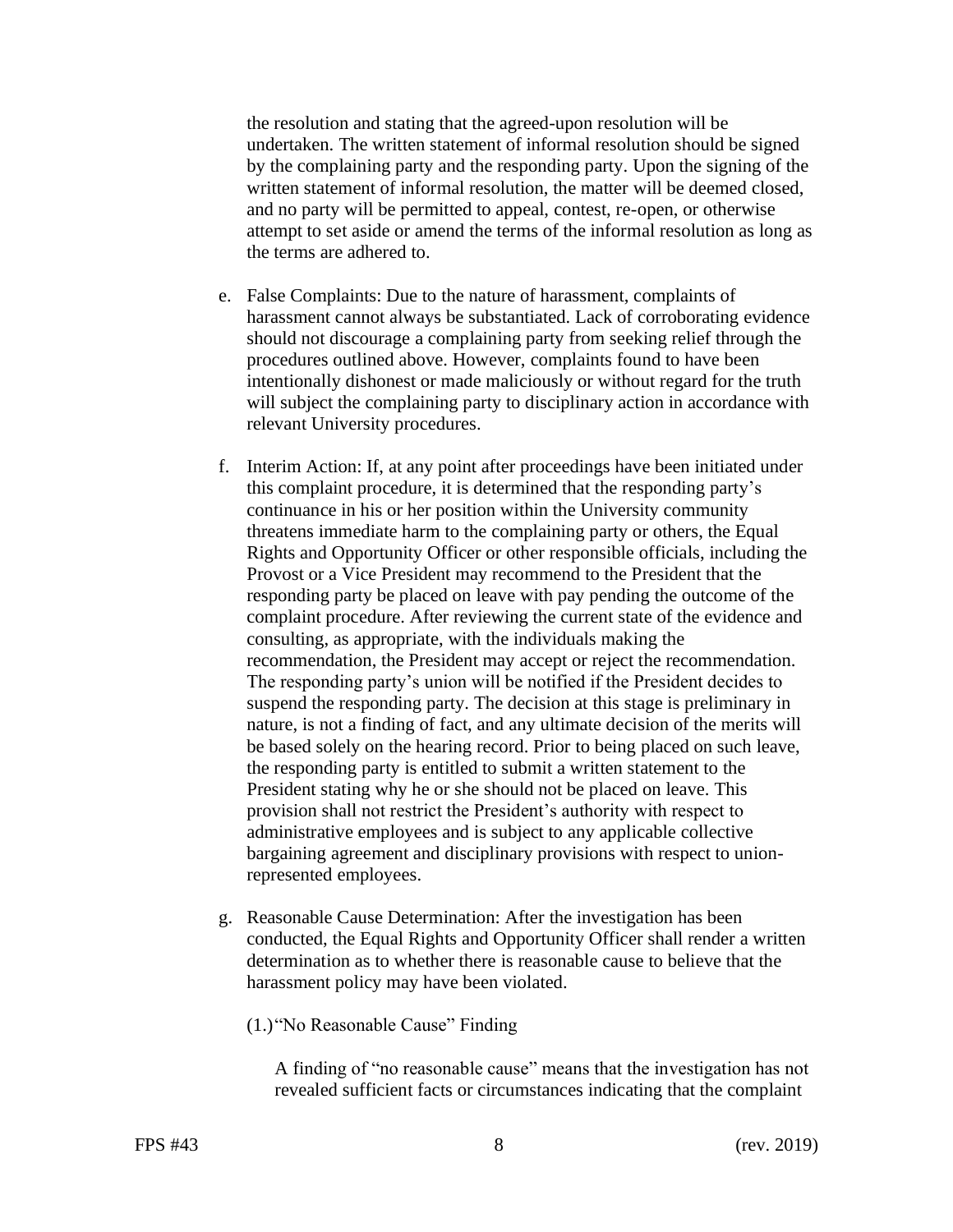complaining party does not file an appeal of the no reasonable cause may have merit. If the Equal Rights and Opportunity Officer makes a finding of no reasonable cause, he or she shall promptly notify the complaining party and the responding party in writing. The complaining party shall have five (5) calendar days from receipt of such notice in which to file a written appeal of the finding to the President. If the finding within the allotted time, the complaint will be dismissed. The President shall notify the responding party that an appeal has been filed and shall provide a copy of the appeal and supporting documents to the responding party, who shall have the right to file a written response thereto. The responding party's written response must be filed within five (5) calendar days after receiving notice of the appeal and copies of the supporting documents.

 Opportunity Officer's determination is affirmed, the harassment Upon receipt of the respective parties' written appeals, the President shall appoint a senior administrator to review the merits of the appeal. This administrator, after reviewing the respective parties' written appeals, and any other evidence or information he or she may deem relevant, may either affirm or reverse the Equal Rights and Opportunity Officer's determination of no reasonable cause. The decision of this administrator is final and non-appealable. If the Equal Rights and complaint will be dismissed. If the determination is reversed, the matter will be remanded to the Equal Rights and Opportunity Officer, who shall proceed as if a reasonable cause finding has been made.

(2.)"Reasonable Cause" Finding

A finding of "reasonable cause" means that the investigation has revealed facts or circumstances indicating that a violation of the harassment policy may have occurred, and, therefore, further proceedings are warranted. If the Equal Rights and Opportunity Officer makes a finding of reasonable cause, he or she shall promptly notify the complaining party and the responding party in writing. Upon making a reasonable cause finding, the Equal Rights and Opportunity Officer should attempt to reach an informal resolution, as discussed in Section II.D.1.e, and, if necessary, proceed to Step Two in the complaint procedure.

#### h. Instituting Step Two Proceedings

If the Equal Rights and Opportunity Officer is unable to reach an informal resolution of the matter within ten (10) calendar days of the date the reasonable cause finding was made, the Equal Rights and Opportunity Officer shall so notify both the complaining party and the responding party in writing, and shall inform the parties that, if the complaining party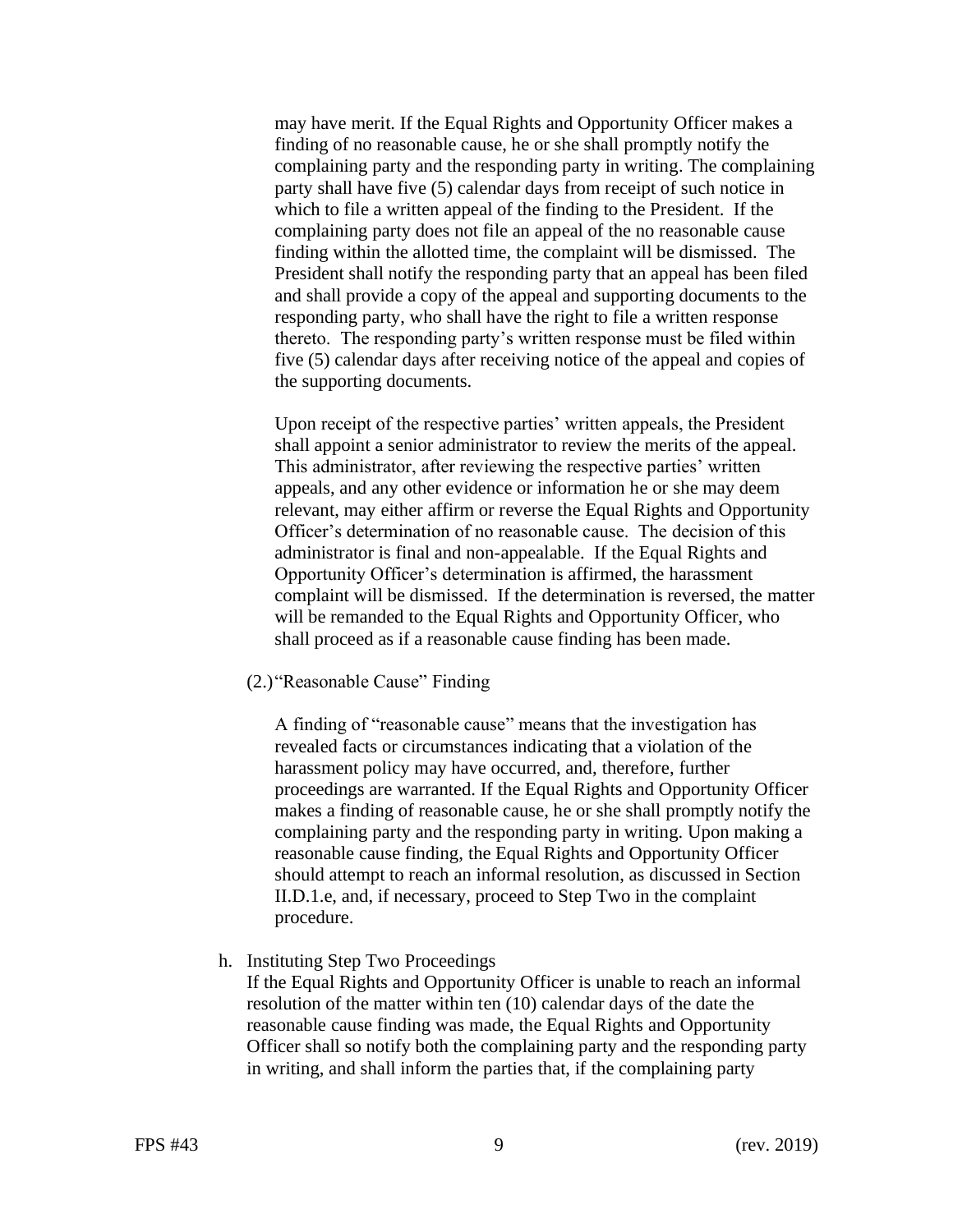chooses to proceed to Step Two, the case will be referred to the University Harassment Review Board for commencement of formal proceedings.

Timing: The complaining party has ten (10) calendar days from receipt of such notice to submit a written request to initiate proceedings under Step Two of the University's harassment complaint procedure, as described below.

- 2. Step Two
	- to Step Two within the prescribed time period. The statement must be a. Initiation of Proceedings: To initiate Step Two of the complaint procedure, the complaining party must file a written statement of intention to proceed submitted to the Equal Rights and Opportunity Officer.
	- b. The University Harassment Review Board: The University Harassment Review Board (the "UHRB") shall be responsible for processing Step Two harassment complaints within the University. The Equal Rights and Opportunity Officer will notify the University's General Counsel that Step Two proceedings have been initiated and the General Counsel will see to the formation of the committee. The members will be appointed, as described in the next paragraph, for the duration of the case.

In the event that the responding party is a full-time faculty bargaining unit member, the UHRB shall be constituted pursuant to the Faculty Procedures, attached at Appendix B. In all other cases, the UHRB shall consist of three (3) members: the Provost or the Provost's designee, as Chair, one representative from the constituency of the complaining party and one representative from the constituency of the responding party. For purposes of this complaint procedure, the constituency for a faculty member shall be the faculty (excluding department chairs and except as otherwise provided in the Faculty Procedures for full time faculty bargaining unit members), the constituency for a student shall be the Dean of Students Office, the constituency for an administrative employee shall be the administration (excluding department chairs), and the constituency for a union represented staff member (office, clerical, technical employee or maintenance employee) shall be the membership of the same collective bargaining unit. Except for proceedings pursuant to Appendix B, all faculty members shall be appointed by the Faculty Affairs Committee of the University Senate through the Senate Executive Committee. The Dean of Students shall be responsible for selecting a representative from the Dean of Students Office. All administrative employees shall be appointed by the President. All union-represented staff members shall be appointed by the appropriate union.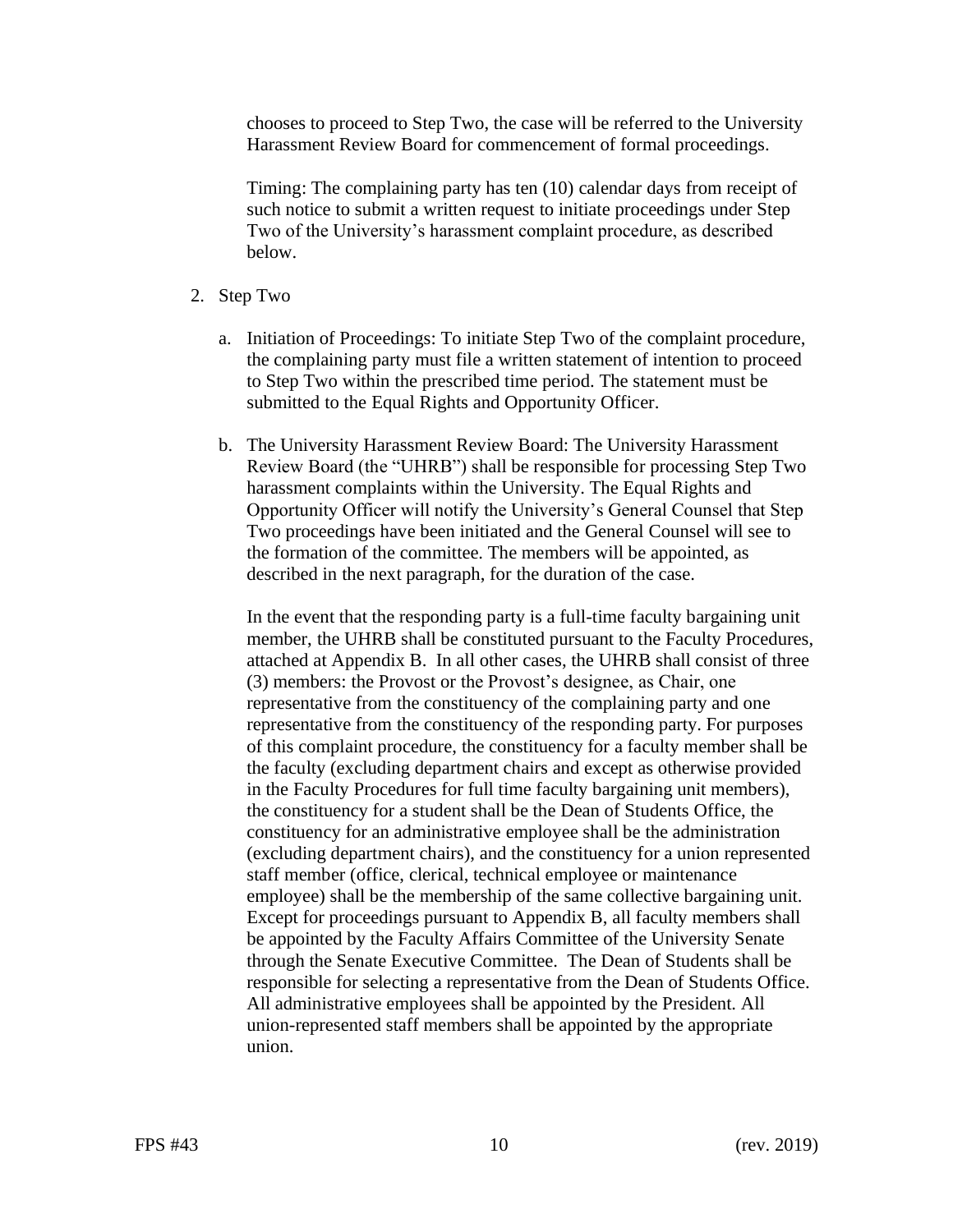Prior to the commencement of proceedings before the UHRB pursuant to Appendix A, members of the UHRB will be trained by the Equal Rights and Opportunity Officer with respect to harassment issues, current standards concerning what conduct may constitute harassment and any other specific issues necessary for determination of the complaint before them. The members of the UHRB in a proceeding pursuant to Appendix B will be trained annually by the Equal Rights and Opportunity Officer with respect to harassment issues and current standards concerning what conduct may constitute harassment. The AAUP has the right to attend these training sessions.

Both the complaining party and the responding party shall be provided with a list identifying the members of the UHRB who will serve as the hearing committee. Any member of the UHRB with an interest in the matter, or who the complaining party or the responding party justifiably maintains has a conflict of interest, may be asked to disqualify himself or herself from participating in processing the complaint. Requests for disqualification should be made within five working days of receipt of the list, and should be submitted to the UHRB, which will provide a copy of such request to the other party. A UHRB member may request disqualification of himself or herself by submitting a statement to the parties and the UHRB setting forth the basis for disqualification. Any disputes concerning disqualification will be decided by the Provost or his/her designee. If a member of the UHRB is disqualified, another member shall be appointed as in the paragraph above or, where the responding party is a full-time faculty member, as in Appendix B.

Formal Complaint Proceedings Before the University Harassment Review Board: The UHRB shall commence formal proceedings for determination of the complaint promptly but no later than fifteen (15) calendar days after Step Two proceedings are initiated. This process shall include hearings before the UHRB in which the complaining party, responding party and other relevant witnesses shall have the opportunity to provide testimony and documents. At the conclusion of the hearings, the UHRB will make written findings and recommend a penalty, if applicable.

c. Hearing before the UHRB: The UHRB shall conduct hearings, which shall be governed by this Policy and, as applicable, by (a) Formal Complaint Proceedings Before the University Harassment Review Board (which applies to all responding parties, including adjunct faculty members, other than full-time faculty bargaining unit members), attached at Appendix A and (b) the Faculty Procedures where the responding party is a full-time faculty bargaining unit member, attached at Appendix B. The UHRB shall report its findings, which must be based on a preponderance of the evidence in the record considered as a whole, in writing to the President, with copies to the complaining and responding parties.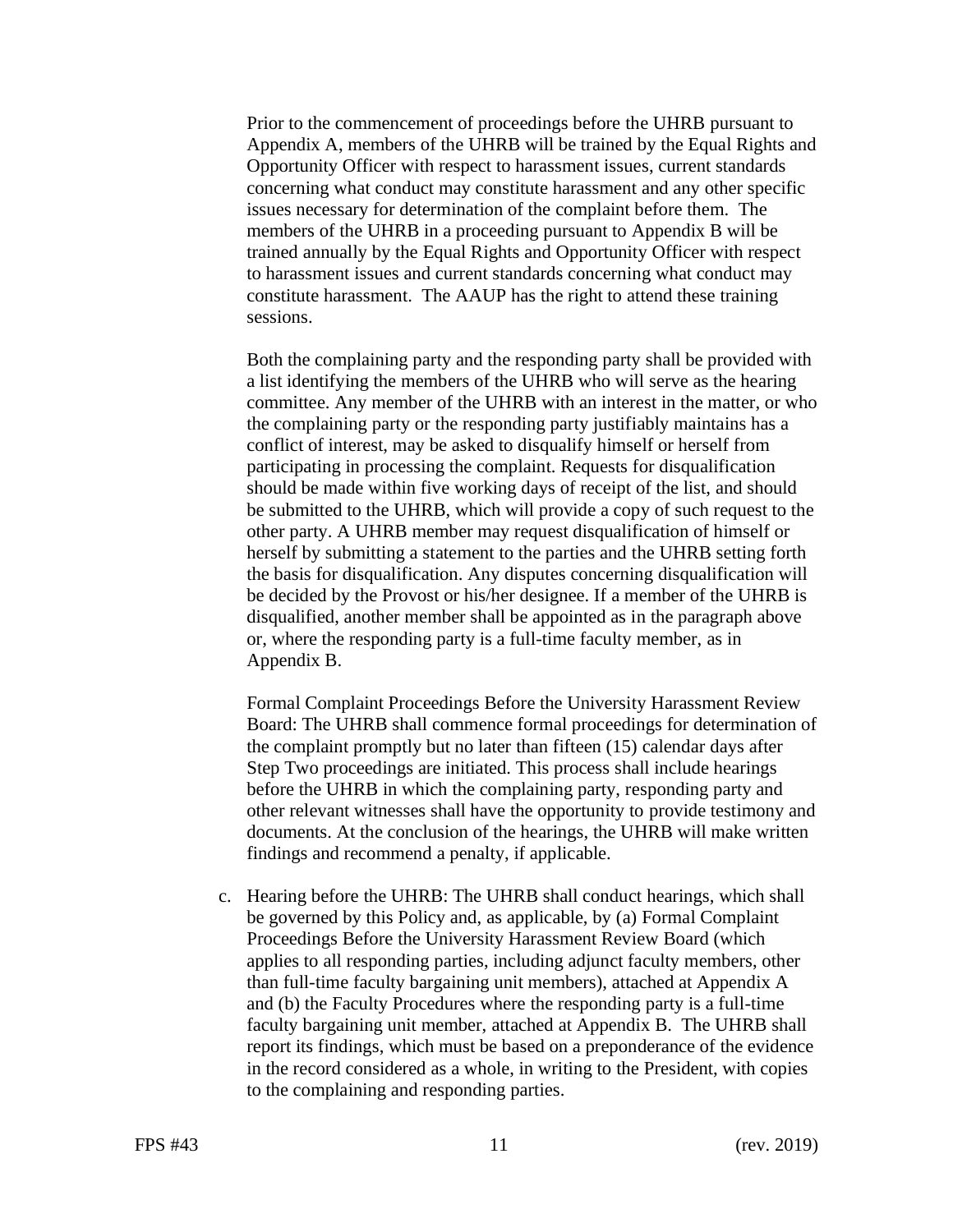### 3. Step Three

Within fifteen (15) calendar days after receiving a copy of the UHRB's written finding either party may submit written objections to the findings with the President of the University. Such written objections should set forth, in detail, the reasons why the objecting party believes the UHRB's findings should not be affirmed, or why the recommended penalty should not be adopted, by the President. A copy of the written objections will be provided to the other party in interest, who may file a written response within fifteen (15) calendar days after receipt of the objections.

In addition to filing written objections, either party may request a hearing before the President, which the President may grant in his discretion. The hearing may be attended by the objecting party (with one advisor), the other party (with one advisor), the President, the Equal Rights and Opportunity Officer, and the UHRB. At the hearing, each party will be permitted to present his or her position orally (limited to thirty (30) minutes), and the President may question each. These proceedings will be recorded.

Within thirty (30) calendar days of the submission of written objections or the hearing, whichever is later, the President shall issue his final decision, in writing. If neither party files objections to the UHRB's findings within the prescribed time period, the President will issue a final decision within thirty (30) calendar days after receiving the findings and recommendations. After giving due consideration to the UHRB's findings and recommendations, the President may accept or reject the findings and recommendations, including any recommendation regarding penalty.

Any penalty imposed by the UHRB or the President shall be consistent with any applicable collective bargaining agreement or disciplinary provisions with respect to union-represented employees. A copy of the decision will be provided to each party. The President's decision will be final and binding on all parties. Notwithstanding the foregoing, where the responding party is a fulltime faculty bargaining unit member, the President's decision is subject to review as set forth in Appendix B.

4. Informal Resolution of Complaint Permitted

 complaining party and the responding party. As noted above, upon the informal At any time during the Step Two or Step Three process, the President, the UHRB or the Equal Rights and Opportunity Officer shall have authority to enter into an informal resolution of the complaint that is acceptable to both the resolution of a complaint, the matter will be deemed closed, and no party will be permitted to appeal, contest, re-open, or otherwise attempt to set aside or amend the terms of the informal resolution as long as the terms are adhered to.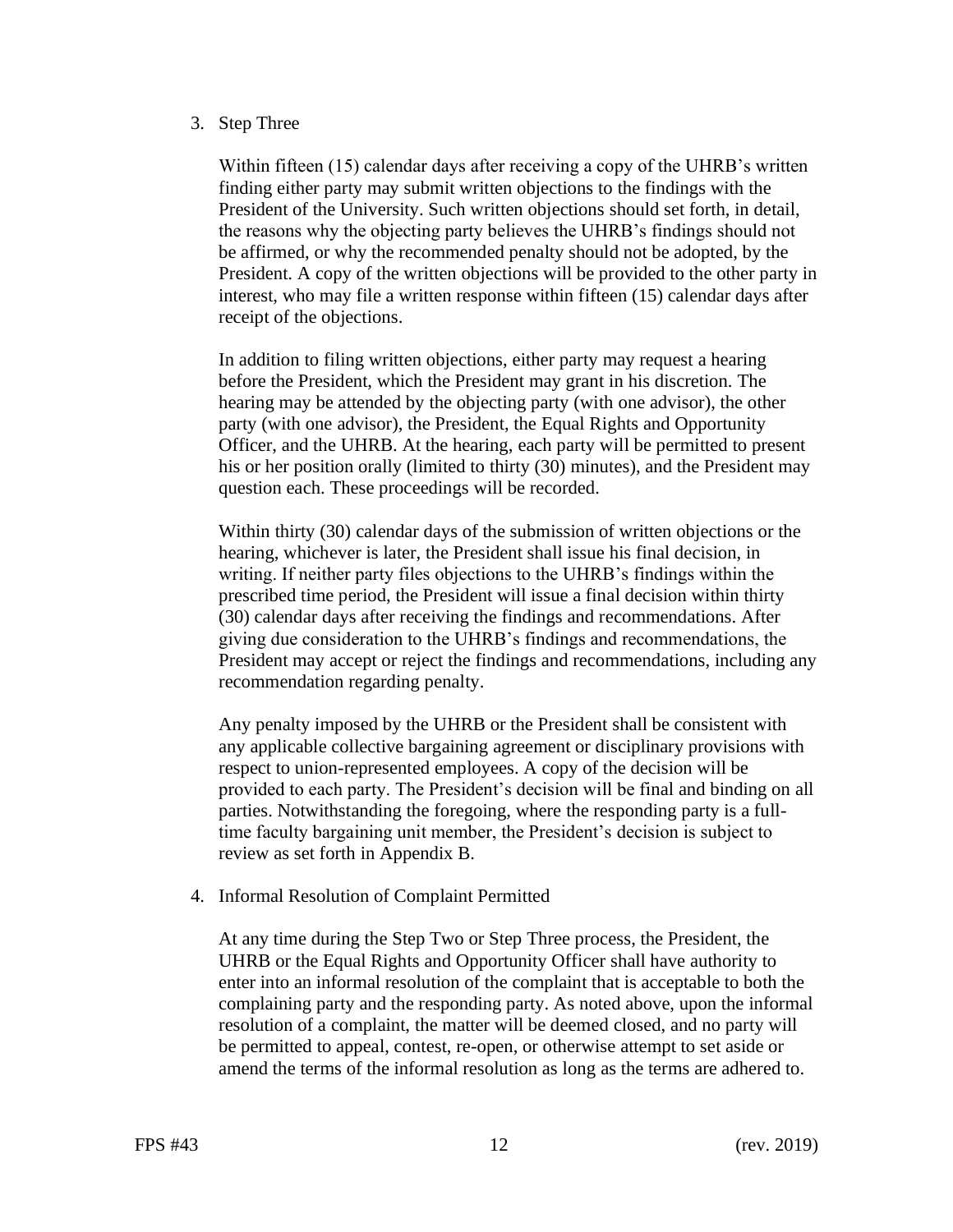5. Extensions of Time

All of the time limits contained in the foregoing and in the attached Appendices may be extended by mutual written agreement of the party requesting the extension and the Equal Rights and Opportunity Officer (Step One), the UHRB (Step Two) or the President (Step Three).

6. Harassment File

 all harassment complaints and their outcomes, including harassment complaints The Office of the Equal Rights and Opportunity Officer shall maintain a file of by students against students. The UHRB or the President may inquire of the Equal Rights and Opportunity Officer whether prior cases exist in which the responding party was involved where the case resulted in a finding by the UHRB against the responding party or where the case was informally resolved in conformance with FPS 43. Additionally, the UHRB may consider for purposes of determining an appropriate penalty prior cases involving other parties that involve the same or similar conduct to that alleged in the complaint under consideration. The complainant and the responding party shall be given copies of all information provided to the UHRB in response to such a request.

7. Independent Investigation

The University reserves the right to conduct an investigation of a complaint of harassment independent of or in addition to the procedure provided herein at any time.

# **IV. Policy Review**

The University Senate including representatives from the University and the AAUP shall be responsible for periodically reviewing this policy and its implementation to assess its effectiveness and make recommendations regarding possible changes. The Equal Rights and Opportunity Officer shall deliver an annual report on the activities of the Office of the Equal Rights and Opportunity Officer to the University's General Counsel.

Hu Doc 8855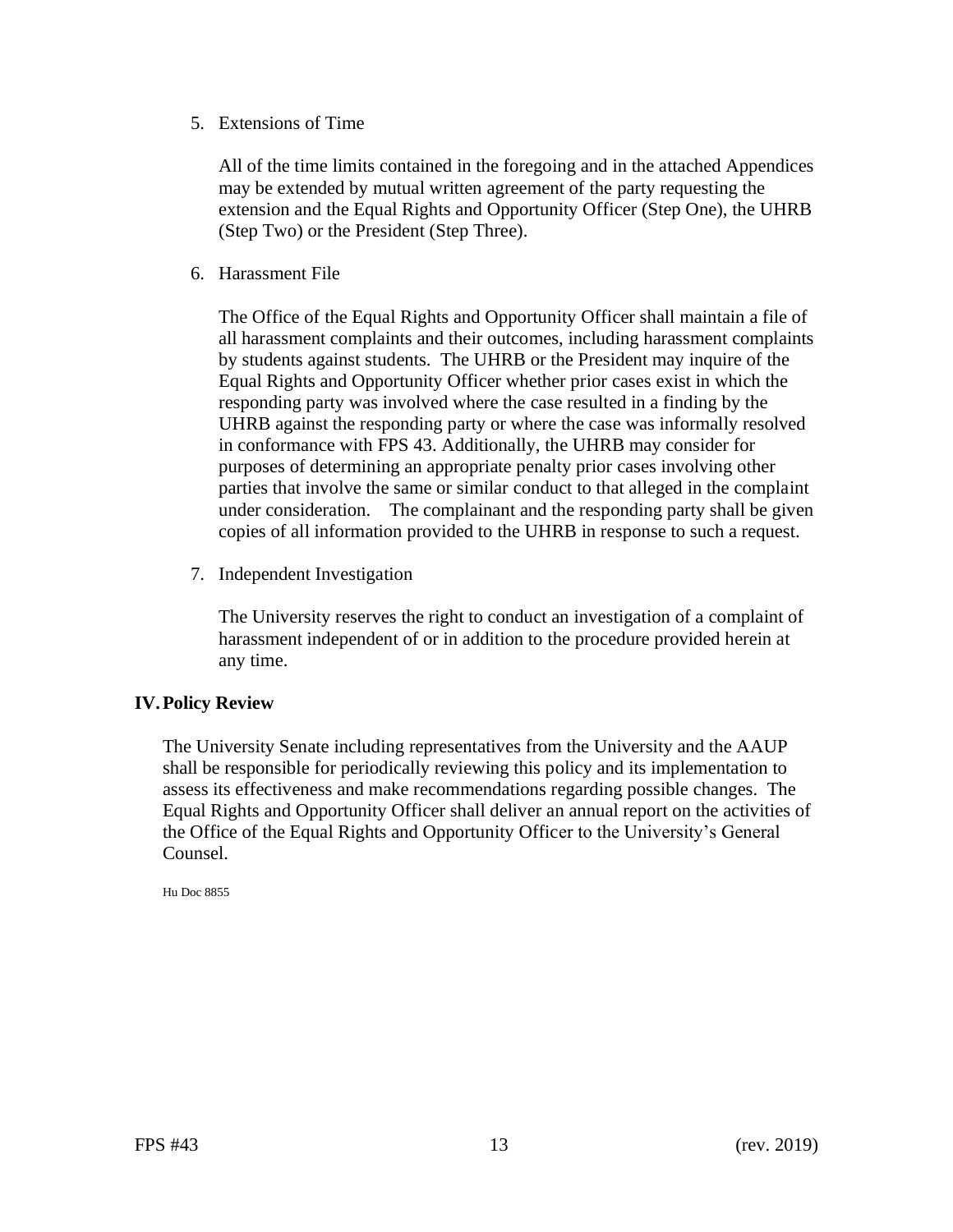# **APPENDIX A**

# **FORMAL COMPLAINT PROCEEDINGS BEFORE THE UNIVERSITY HARASSMENT REVIEW BOARD**

 As soon as possible, but within *fifteen (15) calendar days* after Step Two proceedings are initiated, the UHRB shall commence formal proceedings for determination of the complaint. This process should include the following steps:

- responding party's union,<sup>1</sup> a copy of the Harassment Complaint Form ("Formal 1. The Equal Rights and Opportunity Officer shall forward to the UHRB, the complaining party, the responding party, and, if the responding party is a member of a union, the Complaint"), any written response of the responding party ("Written Response"), and this Appendix A.
- 2. The UHRB should notify the responding party that it will: (a) conduct a full investigation of the complaint; (b) determine whether the alleged conduct occurred;  $(c)$ if the alleged conduct occurred, determine whether the conduct constitutes harassment in violation of the University policy; and (d) determine an appropriate penalty if warranted.
- 3. The complaining party shall be provided with a full copy of the Written Response to the complaint, including any documents or other materials submitted by the responding party in support of the response.
- 4. The UHRB shall commence formal proceedings for determination of the complaint promptly but no later than fifteen (15) calendar days after Step Two proceedings are initiated. Both the complaining party and the responding party shall be notified by the UHRB of their right to be represented by advice from an attorney or any other individual of their choice in hearings before the UHRB. There shall be no more than one (1) advisor per party present at any UHRB hearing. The parties or their advisors are not permitted to examine or cross-examine witnesses, such power being reserved exclusively to the UHRB. The parties or their advisors may submit to the UHRB suggested questions for the UHRB to ask a particular witness, and the UHRB, in its discretion, may ask or not ask any question so submitted. The parties or their advisors also are entitled to suggest, but not insist, that a particular witness or witnesses be called by the UHRB. The parties are permitted to raise objections to questions posed by the UHRB during the examination of a witness, or to any evidence offered for consideration by the UHRB during the course of the hearing, which objections will be considered and ruled upon by the UHRB. Further, the parties are permitted to make opening and closing remarks to the UHRB, subject to any time limitations imposed by the UHRB in its discretion.

<sup>&</sup>lt;sup>1</sup> The responding party, if a union member, will be advised that absent his or her objection, his/her union will be notified only that a Formal Complaint has been filed. With the responding party's consent, copies of the Formal Complaint, Written Response, and all evidence collected will also be provided to the union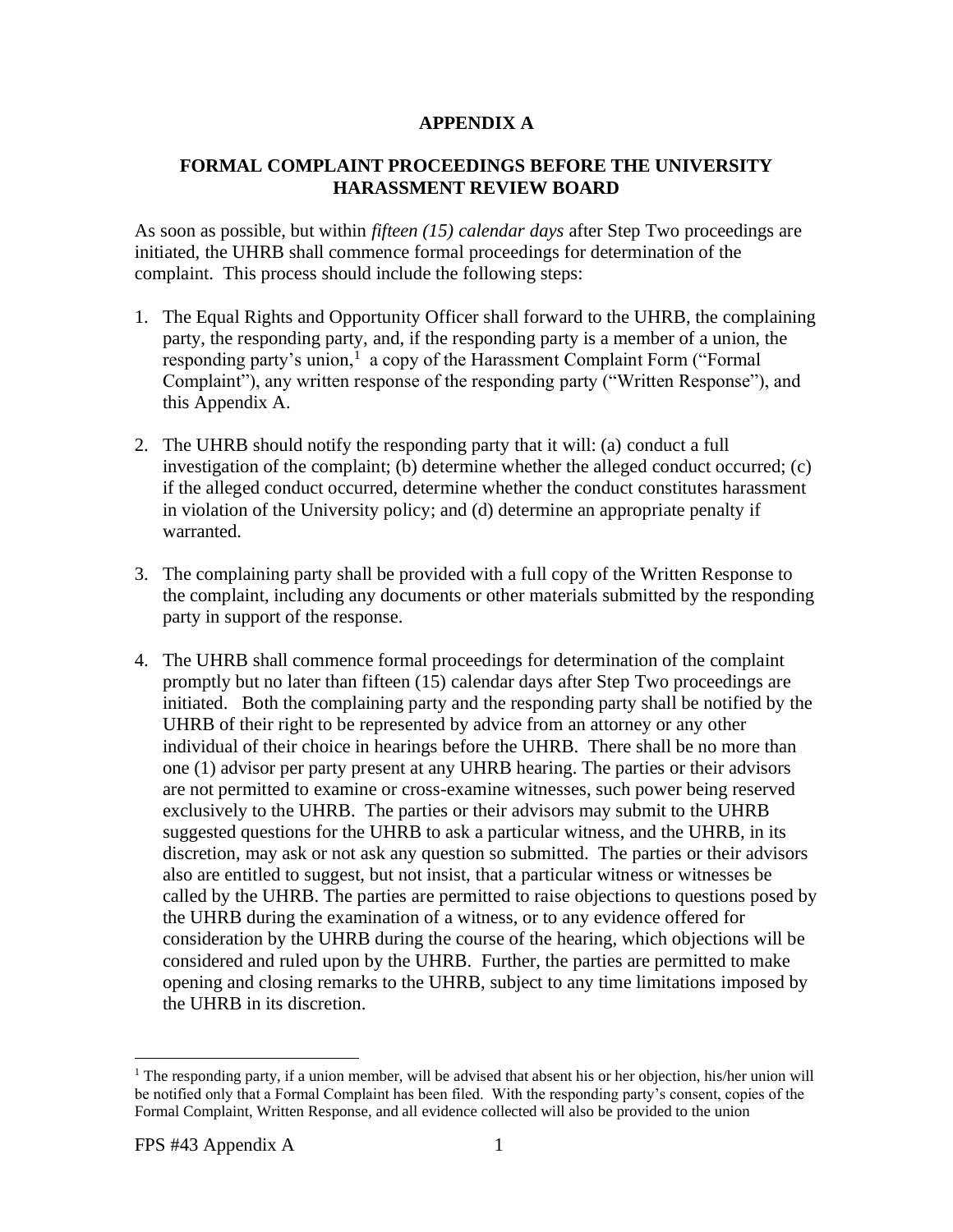- 5. Hearing proceedings shall be recorded by stenographic or other means, and a written transcript of the proceedings shall be made. This transcript shall be held by the Office of the Equal Rights and Opportunity Officer. Such transcript shall be made available only to: the complaining party, the responding party, and, if the responding party is a member of a union, the responding party's union in conformance with footnote 1, and the members of the UHRB. The cost of the transcript shall be borne by the University. Access to transcripts of the proceedings shall be conditioned upon the signing of a confidentiality stipulation by the inspecting party.
- 6. The hearing shall include to the extent possible:
	- *witnesses who may be of assistance in resolving the complaint.* The complaining identity of any relevant witness to be examined by the UHRB and shall have the comment on the witness's testimony should they so desire. Further, as provided a. *Examination of the complaining party, the responding party, and any relevant*  party and the responding party and their advisors, if any, shall be informed of the right to be present during the UHRB's examination of any witness. The complaining and responding parties shall have the opportunity to rebut or otherwise above, either party may submit to the UHRB suggested questions for the UHRB to ask a particular witness, and the UHRB, in its discretion, may ask or not ask any question so submitted.
	- *witnesses, or any other documents and information the UHRB may deem relevant.*  b. *Careful review of any documents and other information submitted by the parties or*  The complaining party and the responding party should be provided copies of all documents and information considered by the UHRB during the course of the hearing, and shall be permitted to comment on such evidence should they so desire.
- 7. The complaining party and the responding party shall have the right to submit to the UHRB, throughout the hearing process, any additional relevant documents, information or witnesses they believe necessary to support their position.
- stipulation agreeing not to disclose such documents or information outside the confines 8. At any time during the hearing process, either party may request from the UHRB documents or information in the possession or custody of the University that he or she believes is essential for prosecuting or defending the complaint. The request should be in writing and should specify with reasonable particularity the documents or information sought. The UHRB shall comply with the request unless it appears that the request is unduly burdensome, overly broad, or not relevant to determining the issues raised by the complaint. If the request involves confidential documents or information, the University shall have the right to require the parties to enter into a confidentiality of the complaint process, prior to producing such confidential materials.
- 9. UHRB hearings shall be closed, and may only be attended by the complaining party (and his or her advisor), the responding party (and his or her advisor), and, if the responding party is a member of a union, the responding party's union (which may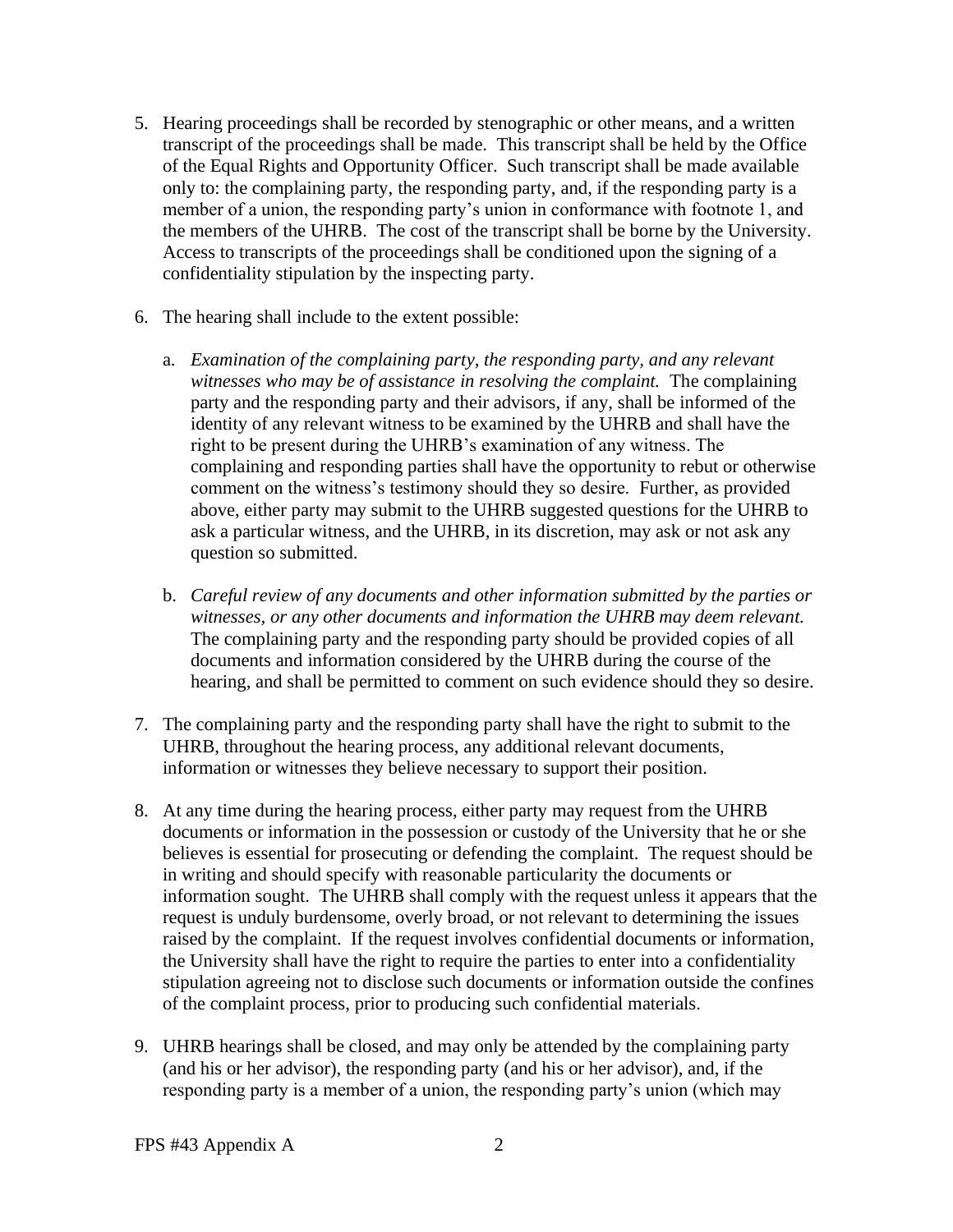include a union representative and/or the union's counsel) in conformance with footnote 1, the members of the UHRB, testifying witnesses, counsel for the UHRB, and personnel necessary for administration of the hearing. The parties and their advisors have a right to be present throughout the hearing. However, testifying witnesses may only be present for their own testimony.

- 10. The UHRB shall not be bound by technical rules of evidence, but may consider any relevant, material, and reliable evidence that it believes will contribute to an informed result. Further, the UHRB shall have discretion in deciding which evidence to accept and how much weight should be accorded particular documents or testimony. Subject to the procedures prescribed herein, the UHRB may establish its own rules regarding procedural matters, including but not limited to the order of testimony and presentation, scheduling, adjournments, and communication with the UHRB.
- 11. If the UHRB finds related misconduct that does not constitute harassment, the UHRB shall refer the matter to the University Administrator responsible for addressing such issues.
- 12. The UHRB shall provide a copy of its written finding to the complaining party, the responding party and, if the responding party is a member of a union, the responding party's union, and the President. If applicable, the finding should include a recommended penalty. The UHRB may recommend any penalty that it deems appropriate under the circumstances, including, but not limited to, administrative actions such as a written warning, probationary status, suspension or dismissal, or expulsion.
- 13. If the UHRB finds that the complaining party has been intentionally dishonest, malicious or frivolous in making the allegations, the UHRB shall, after consultation with the Equal Rights and Opportunity Officer, recommend an appropriate penalty.

Hu Doc 8958 Rev 9-23-2014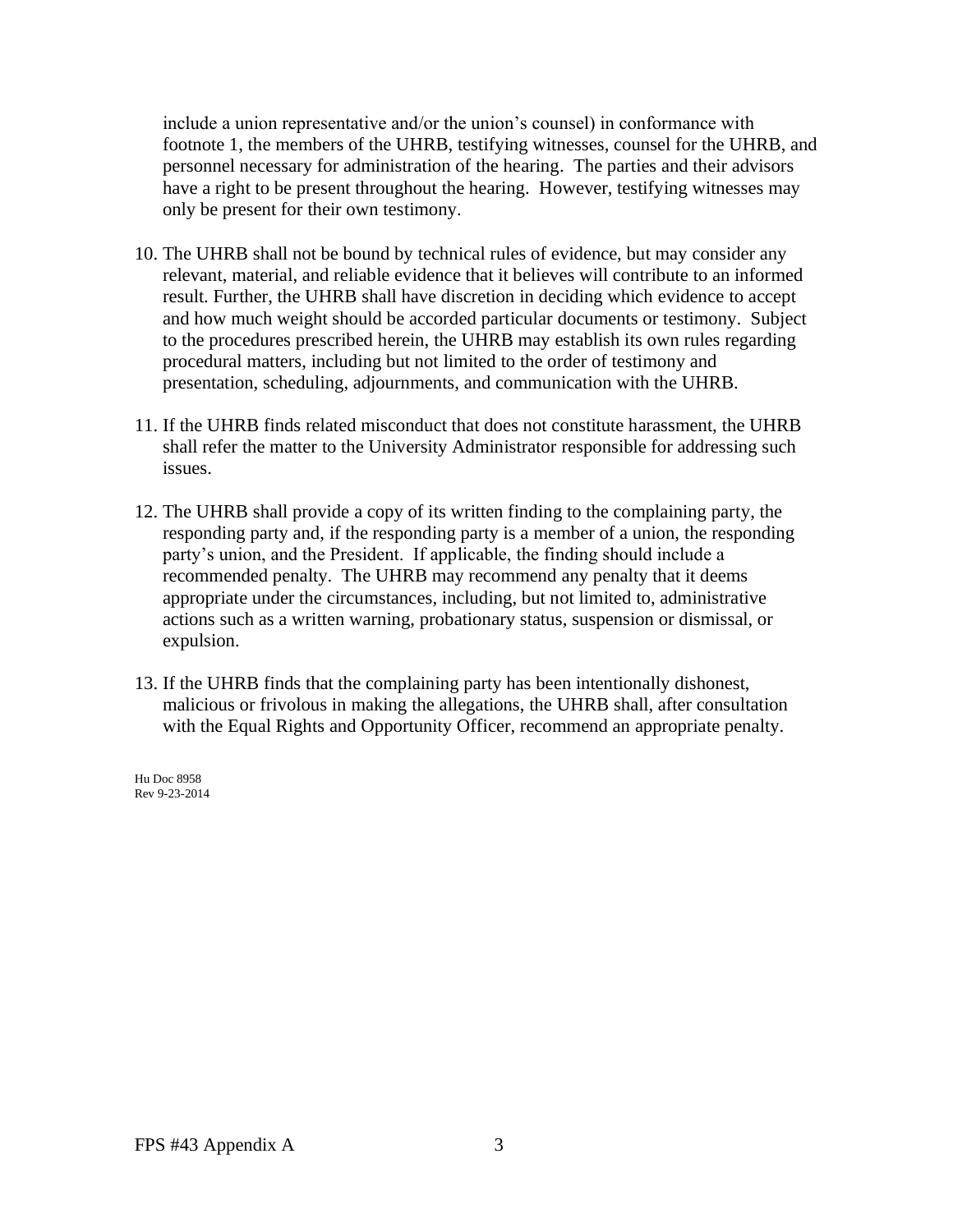# **APPENDIX B**

### **FACULTY PROCEDURES FOR HARASSMENT COMPLAINT PROCEEDINGS BEFORE THE UNIVERSITY HARASSMENT REVIEW BOARD**

The following procedures apply to all disciplinary actions brought against bargaining unit members for alleged violations of FPS 43 last revised September 23, 2014:

- 1. Adequate Cause Requirement. Bargaining unit members may not be disciplined in his/her professional capacity as teachers, librarian or researcher. Discipline includes without adequate cause relating, directly and substantially, to the fitness of the member but is not limited to a written warning, suspension or termination. Discipline will not be used to restrain bargaining unit members in their exercise of academic freedom or other rights of American citizens.
- 2. Service of Charge Statement. The Harassment Complaint Form (hereinafter referred to conformance with footnote 1 below.<sup>1</sup> The responding party will also be provided with Documents submitted in efforts to reach an informal settlement are not part of the as "Formal Complaint"), as prepared by the complaining party, framed with reasonable particularity, will be served on the full-time faculty responding party (such full-faculty bargaining unit member hereinafter referred to as "responding party") and the AAUP in copies of any other evidence collected during the initial investigation. The complaining party (if not the University) will also be provided with all evidence collected during the initial investigation, including any statements submitted by the responding party. hearing record.
- 3. When Step Two proceedings are initiated in accordance with FPS 43, the responding party and the AAUP will be notified by the University. If the responding party did not submit a written response to the complaint at an earlier stage of the investigation or wishes to supplement his/her response s/he may do so within ten (10) days of notification of the initiation of Step Two.
- 4. (a) The UHRB shall consist of five (5) members: The Provost or the Provost's designee, who shall serve as Chair; the Vice President for Student Affairs or a designee; two (2) tenured faculty members selected from a standing pool, as described below; and one (1) person selected from the joint administrative/tenured faculty pool, as described below. The Provost's designee shall have the title provost or dean and the designee of the Vice President for Student Affairs shall be from the Office of Student Affairs and have a title at the director level or above.
	- (b) The tenured faculty pool shall consist of a standing group of six (6) tenured faculty members, with faculty in the standing group assigned in random rotating order established after the standing group is selected. Unless the parties agree to an

<sup>&</sup>lt;sup>1</sup> The responding party will be advised that absent his or her objection, the AAUP will be notified only that a Formal Complaint has been filed. With the responding party's consent, copies of the Formal Complaint and all evidence collected will also be provided to the AAUP.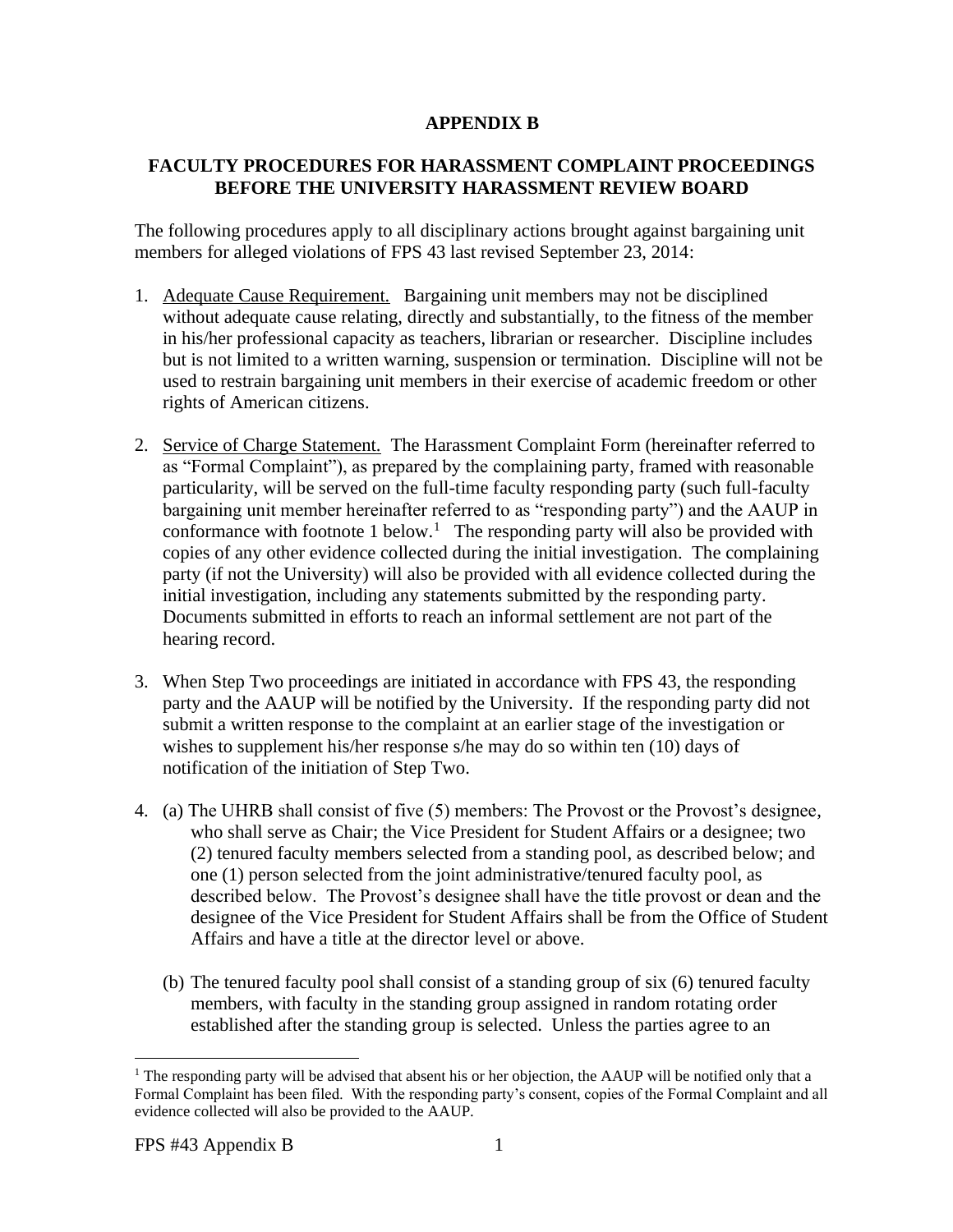mechanism whereby the University Administration and the AAUP each submit a list serve as the standing group of six (6) faculty. The neutral third party may ask each alternative method of joint selection, the standing group shall be selected through a of proposed tenured faculty members in an agreed upon number to a neutral third party; any overlapping names shall constitute the standing group; and if the standing group is not then sufficient in number, the neutral party shall request that the University Administration and the AAUP each numerically rank the remaining names on the two lists, with each party having the right to veto any name on the other party's list; the faculty members with the highest combined rankings shall party to submit additional names until the standing group of six (6) is established.

- (c) The joint administrative/tenured faculty pool shall consist of three (3) administrators and three (3) tenured faculty. The pool shall be selected in the same manner as for the tenured faculty pool. The designee to a particular UHRB panel shall alternate between an administrator and a faculty member on a case-by-case basis, so that every other hearing includes either an administrator or a faculty member. The designee in the first hearing will be selected randomly and panelists thereafter shall be assigned in random rotating order. The designees shall also rotate from within the same classification; i.e. administrators serve in rotating order in every other UHRB panel and faculty serve in rotating order in every other panel. If a participant is disqualified or unable to serve, he or she shall be replaced by a member of the same constituency.
- (d) The details of the selection process whereby the UHRB is constituted shall be completely confidential. All appointees must commit to serve for one full academic year and may be reappointed.
- (e) When a UHRB panel is constituted, there shall be due regard for the diversity of the panel, ensuring that representatives from both genders serve on any given UHRB panel.
- 5. Disqualification Procedures. Members of the UHRB who deem themselves disqualified for bias or interest will remove themselves from the case, either at the request of a party or on their own initiative as set forth in FPS 43. No individual who has been involved in the investigation of the charge may serve on the UHRB. No faculty member from the same department as the responding party shall serve on the UHRB.
- 6. Pre-Hearing Meetings. The UHRB may, with the consent of the parties concerned, hold and (iv) achieve such other appropriate pre-hearing objectives as will make the hearing joint pre-hearing meetings with the parties in order to (i) simplify the issues, (ii) effect stipulations of facts, (iii) provide for the exchange of documentary or other information, fair, effective, and expeditious.
- 7. Hearing Date and Notice. The hearing will be scheduled on a date that is mutually acceptable to all parties within the timeframe set forth in FPS 43. Service of notice of hearing with specific charges in writing will be made on the responding party, the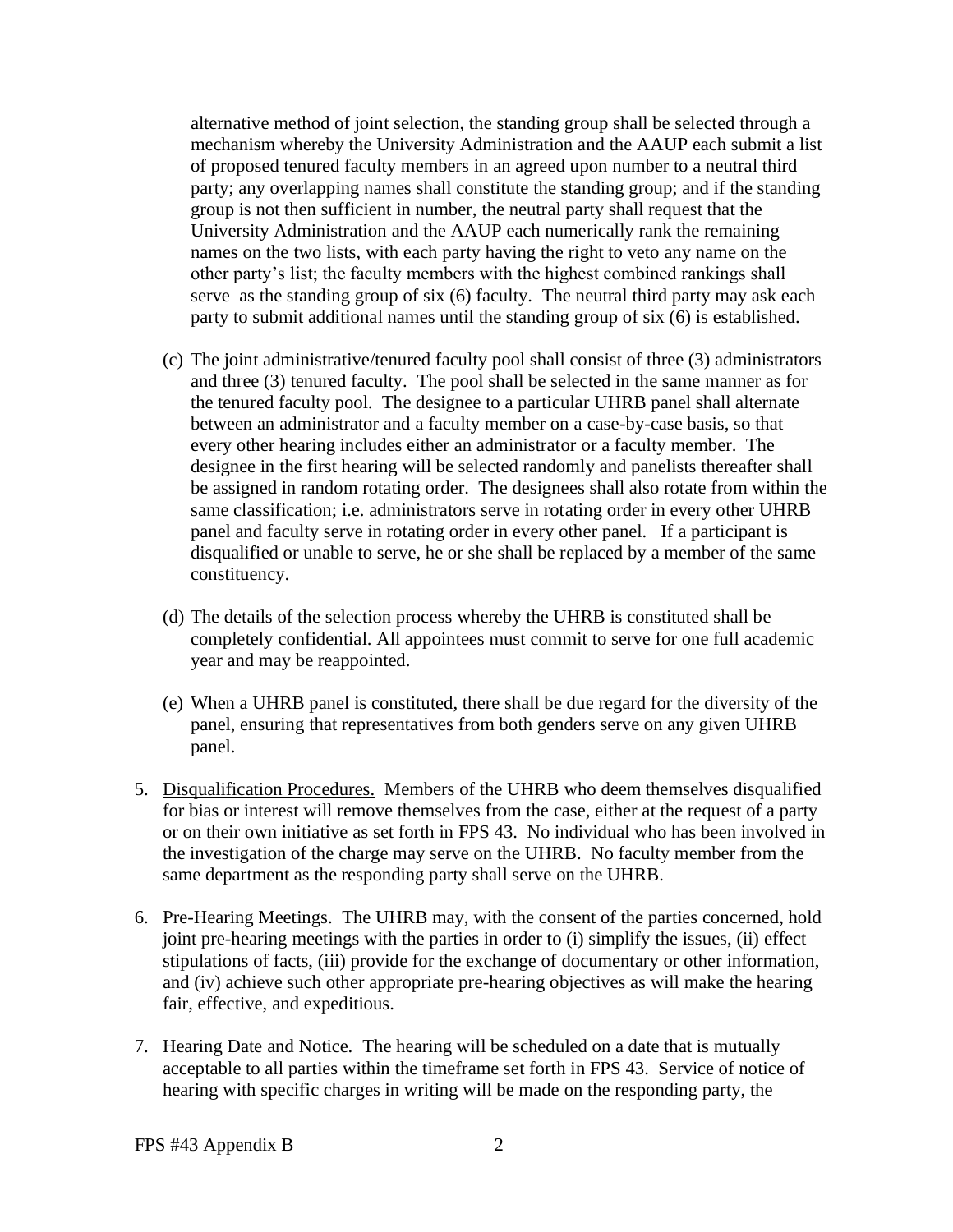above, at least ten (10) days prior to the hearing. The parties may waive a hearing by complaining party (if not the University) and the AAUP in conformance with footnote 1 mutual consent. If the parties waive the hearing, the UHRB will rest its recommendation upon the evidence in the record.

- 8. Private Hearing. The hearing will be private, however the President or Grievance Officer of the AAUP and counsel to the AAUP will have the right to attend the hearing, unless the responding party objects. In the event that the AAUP does not represent the responding party in this proceeding, the responding party is entitled to have a representative at the hearing. The representative may be an attorney or any other individual of their choice. The complaining party is also entitled to have a representative at the hearing. The representative may be an attorney or any other individual of their choice. The University's counsel will serve as counsel to the UHRB.
- 9. Transcript. Hearing proceedings shall be recorded by stenographic or other means, and a written transcript of the proceedings shall be made. Subject to the signing of a confidentiality stipulation, the transcript shall be made available only to: the complaining party; the responding party; their representatives; the AAUP in conformance with footnote 1 above; and any member of the UHRB. The cost of the transcript shall be borne by the University.
- 10. Burden of Proof. The following burden of proof rests with the complaining party. The complaining party must establish that the responding party violated the University's Harassment Policy based on a preponderance of the evidence in the record considered as a whole.
- 11. Adjournments. The UHRB will grant adjournments to enable either party to investigate evidence as to which a valid claim of surprise is made.
- 12. Opportunity to Obtain Evidence. The parties will be afforded an equal opportunity to obtain necessary witnesses and documentary or other evidence. The Administration will cooperate with the UHRB in securing witnesses and making available documentary and other evidence.
- 13. Examination. The parties will be afforded equal rights, through the UHRB, to examine witnesses, cross-examine witnesses, and submit evidence. The parties may propose all of the questions that they wish to ask witnesses to the UHRB, including follow up questions. The Chair of the UHRB will pose those questions. Subject to the procedures prescribed herein, the UHRB may establish its own rules regarding procedural matters, including but not limited to the order of testimony and presentation, scheduling, adjournments, and communication with the UHRB.
- 14. Rules of Evidence. The UHRB will not be bound by strict rules of legal evidence, and Every possible effort will be made to obtain the most reliable evidence available. may admit any evidence which is of probative value in determining the issues involved.